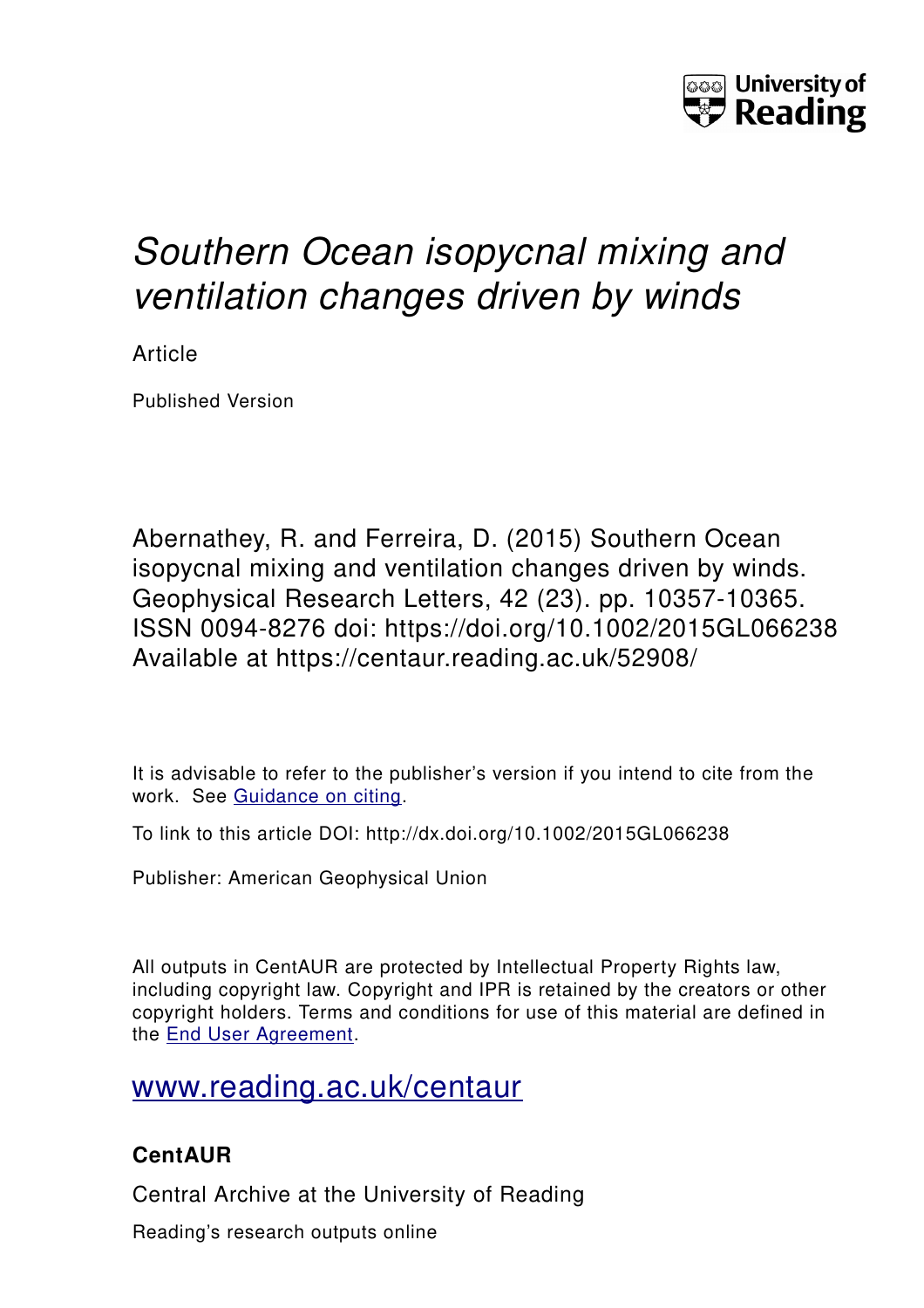# **@AGUPUBLICATIONS**

# **[Geophysical Research Letters](http://onlinelibrary.wiley.com/journal/10.1002/(ISSN)1944-8007)**

## **RESEARCH LETTER**

[10.1002/2015GL066238](http://dx.doi.org/10.1002/2015GL066238)

#### **Key Points:**

- Isopycnal mixing in an eddy-resolving model is highly sensitive to winds
- This dependence is due to the linear relationship between wind work and eddy kinetic energy
- Stronger isopycnal mixing leads to more rapid uptake of a surface tracer

**Correspondence to:**

R. Abernathey, rpa@ldeo.columbia.edu

#### **Citation:**

Abernathey, R., and D. Ferreira (2015), Southern Ocean isopycnal mixing and ventilation changes driven by winds, Geophys. Res. Lett., 42, 10,357–10,365, doi:10.1002/2015GL066238.

Received 19 SEP 2015 Accepted 11 NOV 2015 Accepted article online 19 NOV 2015 Published online 8 DEC 2015

# **Southern Ocean isopycnal mixing and ventilation changes driven by winds**

#### **Ryan Abernathey1 and David Ferreira2**

<sup>1</sup> Lamont-Doherty Earth Observatory, Columbia University, Palisades, New York, USA, <sup>2</sup>Department of Meteorology, University of Reading, Reading, UK

**Abstract** Observed and predicted changes in the strength of the westerly winds blowing over the Southern Ocean have motivated a number of studies on the response of the Antarctic Circumpolar Current and Southern Ocean meridional overturning circulation (MOC) to wind perturbations and led to the hypothesis of the "eddy compensation" regime, wherein the MOC becomes insensitive to wind changes. In addition to the MOC, tracer transport also depends on mixing processes. Here we show, in a high-resolution process model, that isopycnal mixing by mesoscale eddies is strongly dependent on the wind strength. This dependence can be explained by mixing length theory and is driven by increases in eddy kinetic energy; the mixing length does not change strongly in our simulation. Simulation of a passive ventilation tracer (analogous to CFCs or anthropogenic  $CO<sub>2</sub>$ ) demonstrates that variations in tracer uptake across experiments are dominated by changes in isopycnal mixing, rather than changes in the MOC. We argue that to properly understand tracer uptake under different wind-forcing scenarios, the sensitivity of isopycnal mixing to winds must be accounted for.

## **1. Introduction**

The steeply sloped isopycnal surfaces of the Southern Ocean, which outcrop at the surface and rapidly deepen across the Antarctic Circumpolar Current (ACC), provide an adiabatic pathway for exchange between the atmosphere and deep ocean. For this reason, the Southern Ocean is believed to play a central role in regu-lating the ocean-atmosphere exchange of carbon, heat, and other tracers [Broecker, [1997;](#page-7-0) Caldeira and Duffy, [2000;](#page-7-1) Sabine et al., [2004;](#page-8-0) Gille, [2008;](#page-8-1) Anderson et al., [2009;](#page-7-2) Khatiwala et al., [2009\]](#page-8-2). The Southern Ocean is already a major region of uptake of anthropogenic carbon and heat, and the future evolution of this carbon sink is one of the uncertainties in forecasts of future climate change [Le Quéré et al., [2009\]](#page-8-3). A compelling hypothesis is that interactions between wind forcing, Southern Ocean circulation, and atmospheric  $CO<sub>2</sub>$  lead to important climate feedbacks with the potential to regulate both glacial cycles and anthropogenic climate change [Toggweiler and Russell, [2008;](#page-9-0) Toggweiler, [2009\]](#page-9-1). However, the puzzle posed recently by Landschützer et al. [\[2015\]](#page-8-4) (i.e. that Southern Ocean CO<sub>2</sub> uptake has increased over the last decade, in contrast with previous estimates for the 1980s and 1990s [Le Quéré et al., [2007\]](#page-8-5)) highlights our incomplete understanding of the sensitivity of the ventilation process.

Southern Ocean ventilation involves both advective and diffusive transports, and mesoscale eddies partici-pate in both aspects [Lee et al., [1997,](#page-8-6) [2007\]](#page-8-7). The advective part is closely tied to the meridional overturning circulation (MOC) [Lumpkin and Speer, [2007;](#page-8-8) Marshall and Speer, [2012\]](#page-8-9), and ocean circulation theory suggests that the Southern Ocean westerly winds control the strength of the upwelling branch of the MOC [Gnanadesikan, [1999;](#page-8-10) Marshall and Radko, [2003;](#page-8-11) Nikurashin and Vallis, [2012;](#page-8-12) Rintoul and Naveira Garabato, [2013\]](#page-8-13). A large amount of recent research has probed the nature of this dependence and, in particular, the role played by mesoscale eddies in advective transport. While some coarse-resolution ocean models do demonstrate strong MOC dependence on winds, more realistic higher-resolution models exhibit the so-called "eddy compensation," wherein changes in eddy-induced overturning largely cancel changes in wind-driven overturning [Hallberg and Gnanadesikan, [2006;](#page-8-14) Spence et al., [2009;](#page-9-2) Farneti et al., [2010;](#page-7-3) Abernathey et al., [2011;](#page-7-4) Farneti and Gent, [2011;](#page-7-5) Meredith et al., [2012;](#page-8-15) Farneti et al., [2015;](#page-8-16) Gent, [2015\]](#page-8-17). This behavior is compatible with hydrographic observations showing that isopycnal slopes in the Southern Ocean have not significantly steepened over the past decades despite the substantial intensification of the westerlies over the same period, implying that eddy-induced vertical advection has compensated for changes in Ekman pumping [Böning et al., [2008\]](#page-7-6).

©2015. American Geophysical Union. All Rights Reserved.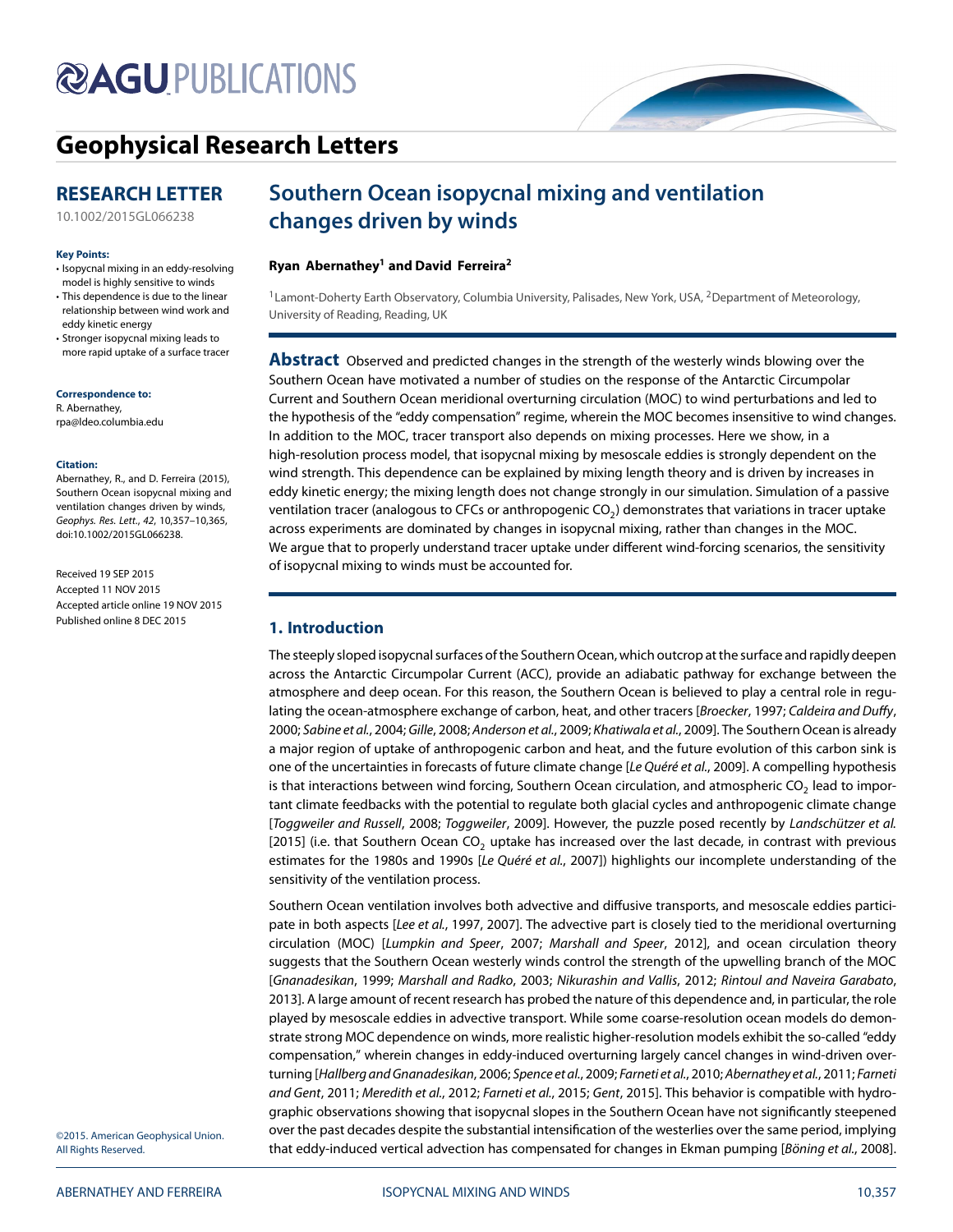We therefore have some evidence from both observations and models that in the present climate, the residual MOC is not as strongly sensitive to westerly wind changes as Ekman theory alone would suggest, although the sensitivity of the real ocean has not been measured and remains open to debate [see Rintoul and Naveira Garabato, [2013\]](#page-8-13). At the same time, there are indications that Southern Ocean ventilation has changed in recent decades. Using CFC data, Waugh et al. [\[2013\]](#page-9-3) demonstrated a decrease in the age of Subantarctic Mode Water and an increase in the age of Circumpolar Deep Water [see also Waugh, [2014\]](#page-9-4).

For tracers other than density, it is well known that eddy diffusive transport along isopycnals can be as important as advection by the MOC and, depending on the time scales and tracer gradients, can act in opposition to advection [Lee et al., [1997;](#page-8-6) Lee and Williams, [2000;](#page-8-18) Lee et al., [2007\]](#page-8-7). Indeed, recent studies with a comprehensive climate model (in which eddy mixing is parameterized following Redi [\[1982\]](#page-8-19)) have demonstrated that isopycnal diffusivity exerts a strong control over Antarctic sea ice [Pradal and Gnanadesikan, [2014\]](#page-8-20), trace elements [Gnanadesikan et al., [2014\]](#page-8-21), anthropogenic carbon uptake [Gnanadesikan et al., [2015\]](#page-8-22), and carbon pumps (A. Gnanadesikan et al., Changes in the isopycnal mixing coefficient produce significant, but offsetting, changes in ocean carbon pumps, submitted to Biogeochemical Cycles, 2015). Despite the dozens of papers on the advective response of mesoscale eddies to wind changes, there has been no investigation into the changes in isopycnal mixing which occur in response to wind changes in eddy-resolving models. This is the goal of our paper.

In this study, we use an eddy-resolving numerical model of an idealized circumpolar channel to demonstrate that isopycnal mixing, unlike the MOC, is strongly sensitive to wind changes. This analysis is enabled by a tracer-based technique which permits the explicit diagnosis of isopycnal diffusivity as a function of depth and latitude [Nakamura, [1996\]](#page-8-23). We show how mixing length theory can be used to explain the sensitivity of isopycnal mixing to the winds, via the eddy kinetic energy dependence on wind power input. We then demonstrate that these changes in isopycnal mixing lead to significant differences in the uptake of a transient ventilation tracer (analogous to tracers such as anthropogenic  $CO<sub>2</sub>$  or CFCs).

#### **2. Model Description**

The simulations are designed to qualitatively resemble the ACC in ways relevant for mixing and ventilation. The model setup is identical to that used by Abernathey et al. [\[2011\]](#page-7-4), Hill et al. [\[2012\]](#page-8-24), and Abernathey et al. [\[2013\]](#page-7-7), which the reader should consult for further details. The code uses the MITgcm [Marshall et al., [1997a,](#page-8-25) [1997b\]](#page-8-26) to solve the Boussinesq primitive equations. A linear equation of state with no salinity is employed. The domain is a zonally reentrant channel on a  $\beta$  plane, 1000 km  $\times$  2000 km  $\times$  2985 m. Forcing consists of zonally symmetric zonal wind stress and fixed heat flux. The wind stress forcing is a sinusoid which peaks in the center of the domain with a maximum value of  $\tau_0$  (to be varied as described below). The heat flux contains alternating regions of cooling, heating, and cooling, with an amplitude of 10 W m<sup>−</sup>2. Spurious numerical diffusion is minimized through the use of a second-order moment advection scheme [Prather, [1986\]](#page-8-27), resulting in an effective diapycnal diffusivity of about  $10^{-5}$  m<sup>2</sup> s<sup>-1</sup> [Hill et al., [2012\]](#page-8-24). Resolution is 5 km in the horizontal with 30 unevenly spaced vertical levels. With a Rossby radius of approximately 20 km, this model can be considered "eddy resolving."

The northern boundary is a sponge layer in which the temperature is relaxed to an exponential stratification profile with an e-folding scale of 1000 m, similar to observed profiles in the Southern Ocean [Karsten and Marshall, [2002\]](#page-8-28). The presence of the sponge layer, together with the applied pattern of heating and cooling, allows a nonzero residual overturning, qualitatively resembling the real Southern Ocean [see, e.g., Marshall and Radko, [2003;](#page-8-11) Lumpkin and Speer, [2007\]](#page-8-8), to emerge.

To explore the sensitivity of the system to wind stress, we conduct three experiments with different values of  $\tau_0$ : 0.1, 0.2, and 0.3 N m<sup>−2</sup>. This range represents a strong yet plausible variation in Southern Hemisphere westerly winds over climate time scales. As shown in Abernathey et al. [\[2011\]](#page-7-4), with the fixed-flux boundary condition employed here, the residual MOC (averaged in density rather than depth space) depends rather weakly on the winds compared to the Ekman/Eulerian mean overturning: the upper cell increases from about 0.4 Sverdrups (1 Sv =  $10^6$  m<sup>3</sup> s<sup>-1</sup>) to 0.6 Sv as the winds (and associated Ekman transport) are tripled.

Although the model is highly idealized in its geometry, the eddy statistics and transports in the  $\tau_0 = 0.1$  N ms<sup>-2</sup> experiment are realistic. The surface eddy kinetic energy (EKE) of roughly 300 cm<sup>2</sup> s<sup>−2</sup> is comparable to that observed by satellite altimetry in the Southern Ocean [Stammer, [1997\]](#page-9-5), and the decay of EKE in the vertical has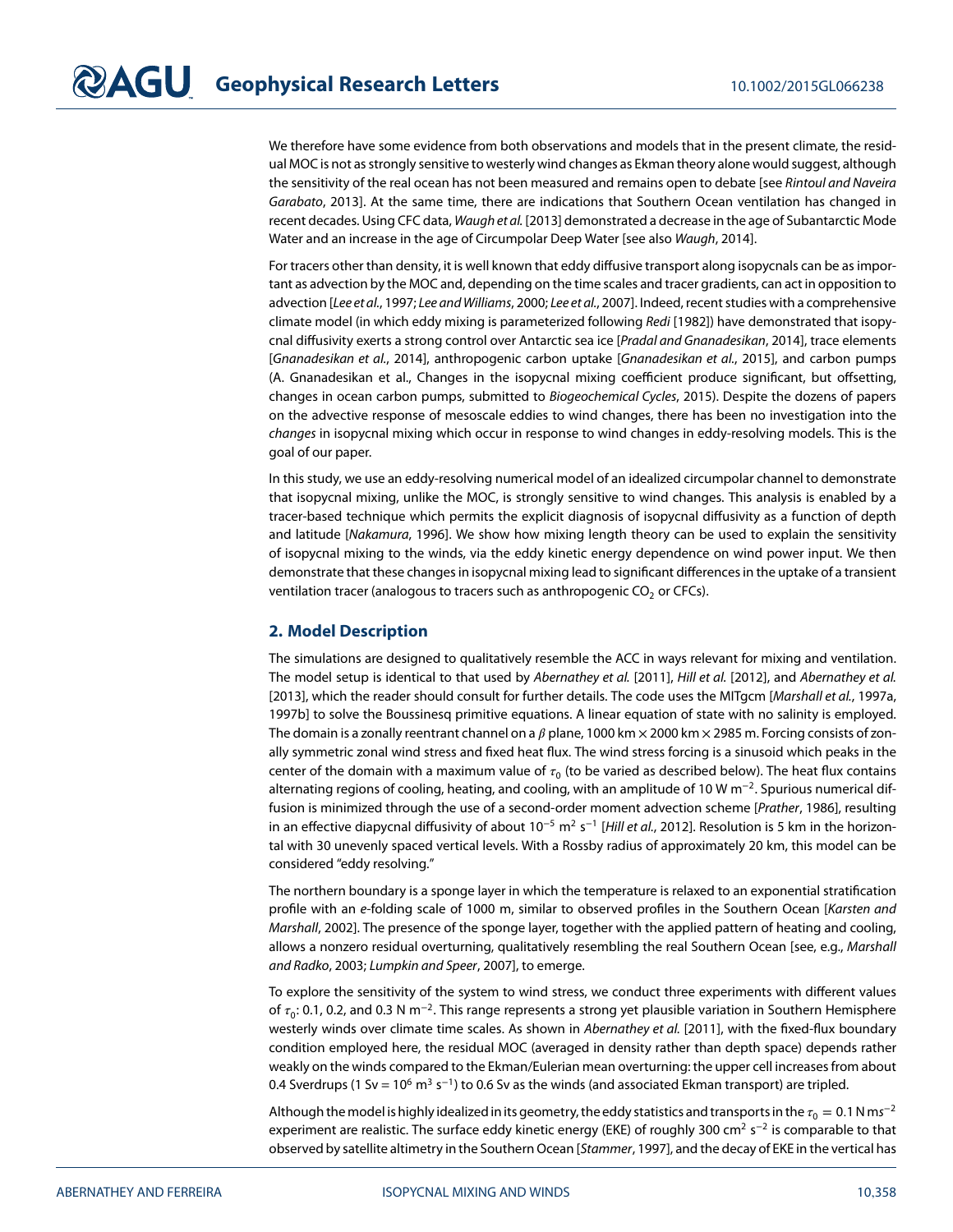a similar profile to more realistic global models [Vollmer and Eden, [2013\]](#page-9-6). If the 1000 km width is rescaled to the zonal extent of the full ocean, the residual MOC transport would be 12 Sv, well within the observational error bars [Lumpkin and Speer, [2007;](#page-8-8) Mazloff et al., [2010\]](#page-8-29). Likewise, the eddy isopycnal diffusivities (described further below) have significant spatial variability and reach a maximum magnitude of approximately 4000 m<sup>2</sup> s<sup>-1</sup>, similar to estimates from more realistic models [Abernathey et al., [2010;](#page-7-8) Lee et al., [2007\]](#page-8-7).

The most unrealistic aspect of the model is its zonal symmetry. In the real Southern Ocean, eddy activity and mixing are concentrated around topographic hot spots [Treguier and McWilliams[, 1990;](#page-9-7) Naveira-Garabato et al., [2011;](#page-8-30) Thompson and Sallée, [2012\]](#page-9-8). We use a zonally symmetric model to isolate the fundamental parametric sensitivity of isopycnal mixing to external forcing, because isopycnal diffusivity is much harder to quantify without zonal averaging due to the presence of nonlocal eddy fluxes. Abernathey and Cessi [\[2014\]](#page-7-9) examined the interaction between mesoscale eddies and topography in similar idealized simulations. They concluded that topography enhances the overall efficiency of eddy mixing but that eddy kinetic energy remains highly sensitive to winds. Furthermore, they showed how the additional "stationary eddy" fluxes that arise due to topographic meanders are only possible due to transient eddies and that a transformation to "streamwise" coordinates which follow the topographically induced meanders can remove the stationary component [de Szoeke and Levine, [1981;](#page-7-10) Marshall et al., [1993;](#page-8-31) Viebahn and Eden, [2012\]](#page-9-9). We therefore expect that our results here will apply qualitatively to more realistic geometries, although the mixing would be more localized near topography.

### **3. Isopycnal Effective Diffusivity**

We diagnose isopycnal mixing rates using the modified Lagrangian mean effective diffusivity framework of Nakamura [\[1996\]](#page-8-23) [see also Haynes and Shuckburgh, [2000;](#page-8-32) Shuckburgh and Haynes, [2003;](#page-8-33) Marshall et al., [2006;](#page-8-34) Abernathey et al., [2010\]](#page-7-8). Abernathey et al. [\[2013\]](#page-7-7) used this model configuration to conduct a detailed study of the spatial structure of isopycnal mixing and compare different methods of diagnosing isopycnal diffusivity, including Lagrangian diffusivity from simulated particles, passive tracer releases, and inversion from the eddy flux of potential vorticity. They concluded that when properly executed, the different methods all produce a consistent estimate of the magnitude and spatial structure of isopycnal mixing.

Here for simplicity, we focus on the effective diffusivity of Nakamura [\[1996\]](#page-8-23). It is computed by releasing a passive tracer with an initial meridional gradient, allowing it to be stirred by the model velocity field, and quantifying the resulting fine structure that is produced. The effective diffusivity is defined as

<span id="page-3-0"></span>
$$
K_{\text{eff}} = \kappa \frac{L_e^2}{L_{\text{min}}^2} \tag{1}
$$

where  $\kappa$  is the grid-scale horizontal diffusivity,  $L_e$  is the "equivalent length" of a filamented tracer contour, and  $L_{\text{min}}$  is the minimum possible length of the contour (here equal to 1000 km, the length of the domain).  $L_e$ is diagnosed, as described in Nakamura [\[1996\]](#page-8-23), through a robust numerical method involving area integrals over the instantaneous tracer gradient. In the high Peclet number regime considered here,  $K_{\text{eff}}$  becomes independent of  $\kappa$ , leading to a converged estimate of mixing rates [Marshall et al., [2006\]](#page-8-34).

Following the detailed procedure of Abernathey et al. [\[2013\]](#page-7-7) for a robust estimate of  $K_{\text{eff}}$ , the passive tracer is released and allowed to evolve for 2 years, with snapshots output every month. At each snapshot, the tracer is interpolated to isopycnals and  $K_{\text{eff}}$  is calculated following [\(1\)](#page-3-0). Five such 2 year periods are repeated to produce an ensemble average of  $K_{\text{eff}}$  for each wind magnitude.

The results of the  $K_{\text{eff}}$  calculation are shown in Figure [1,](#page-4-0) as functions of latitude and density (the native coordinate for the calculation, first row) and also latitude and depth (second row). The spatial structure of  $K_{\text{eff}}$ matches a now well-understood paradigm, with reduced values near the surface and bottom and a maximum near 1000 m depth [Abernathey et al., [2010;](#page-7-8) Naveira-Garabato et al., [2011\]](#page-8-30). This spatial structure can be explained using mixing length arguments which account for the mixing suppression effect of eddy propaga-tion relative to the mean flow [Ferrari and Nikurashin, [2010;](#page-8-35) Klocker et al., [2012a,](#page-8-36) [2012b;](#page-8-37) Klocker and Abernathey, [2014\]](#page-8-38). Specifically,

<span id="page-3-1"></span>
$$
K_{\rm eff} \simeq \Gamma v_{\rm rms} L_{\rm mix} \tag{2}
$$

where Γ is an  $O(1)$  constant called mixing efficiency,  $v_{\rm rms}$  is the root-mean-square eddy velocity, and  $L_{\rm mix}$  is the mixing length, related to the eddy size and the eddy phase speed relative to the mean flow.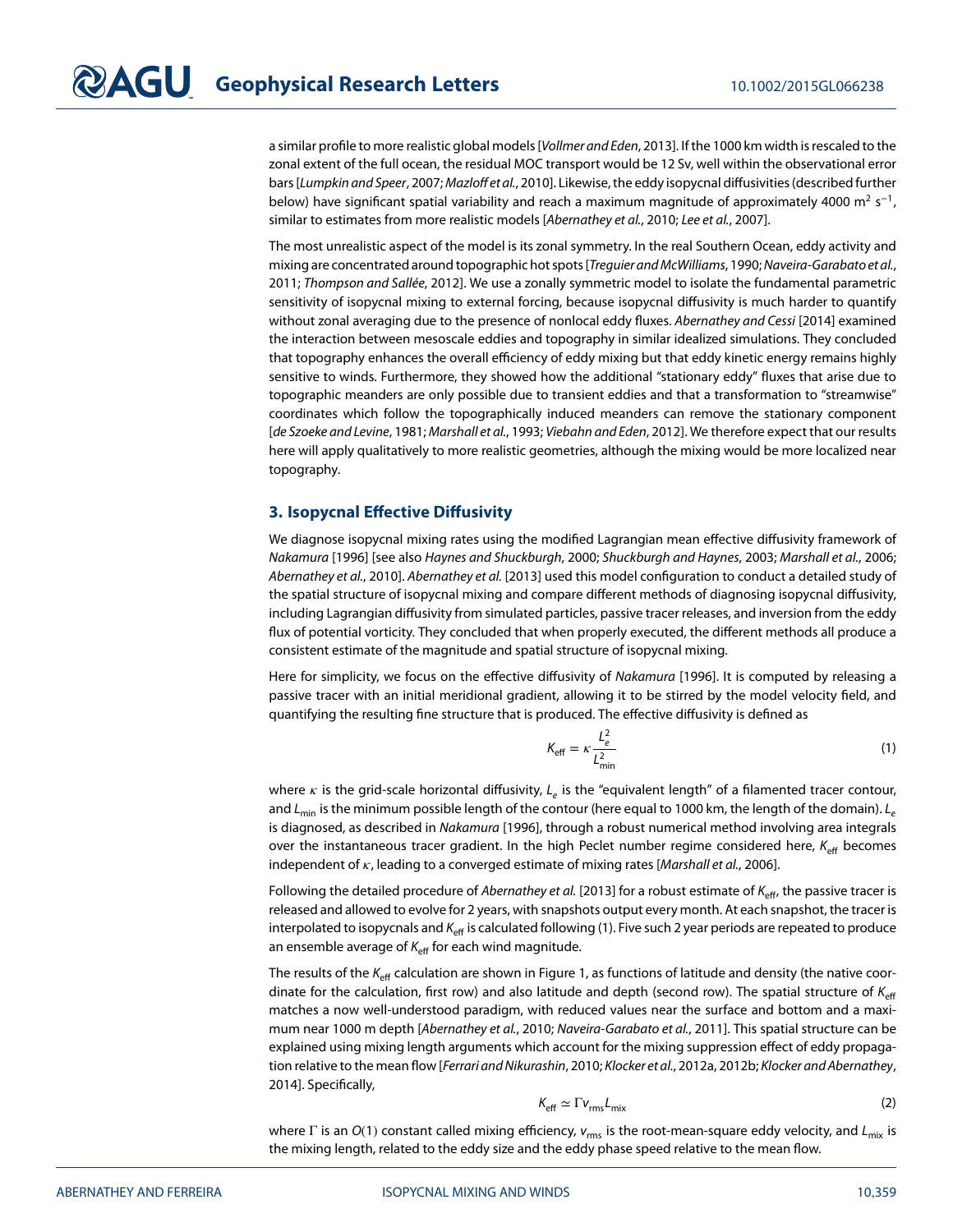### **QAGU** Geophysical Research Letters 10.1002/2015GL066238



<span id="page-4-0"></span>Figure 1. (first row) K<sub>eff</sub> in temperature coordinate for different values of wind strength. (second row) K<sub>eff</sub> interpolated to depth coordinate. The white contours are isotherms, and the black contours are isotachs of the zonal mean flow. (third row) Zonal mean eddy kinetic energy. (fourth row) Effective mixing length. The dotted-line box shows the region where the averages are taken to produce Figure [2.](#page-5-0)

The magnitude of  $K_{\text{eff}}$  clearly increases with increasing winds, while its spatial structure remains mostly unchanged. These changes are driven almost entirely by changes in EKE. As shown in Figure [1,](#page-4-0) EKE also increases strongly with winds. We also calculate an effective mixing length  $L_{mix}$  by inverting equation [\(2\)](#page-3-1), using  $\Gamma$  = 0.35 and  $v_{\rm rms}$ = $\sqrt{2\text{EKE}}$  [*Klocker and Abernathey*, [2014\]](#page-8-38). The effective mixing length remains roughly constant in magnitude and spatial structure as the winds change strength (Figure [1,](#page-4-0) fourth row). The spatial structure of  $L_{mix}$  is consistent with the mixing suppression model of Ferrari and Nikurashin [\[2010\]](#page-8-35), in which eddy phase propagation relative to the (spatially variable) zonal mean flow suppresses the mixing rate. The lack of sensitivity of  $L_{mix}$  to the winds shows that such effects themselves do not depend strongly on winds in this scenario; both eddy propagation and zonal mean flow change relatively little.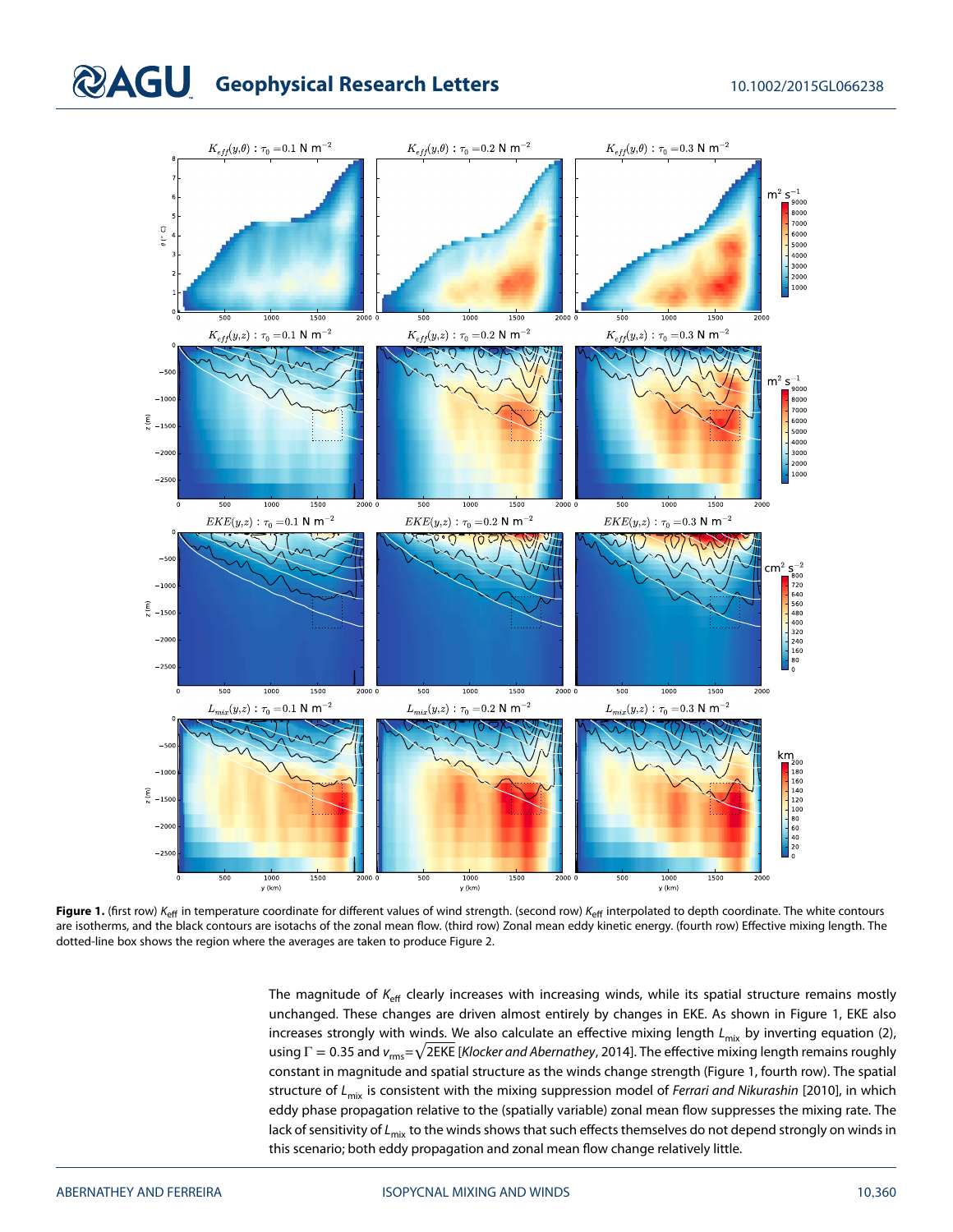

<span id="page-5-0"></span>Figure 2. Average values of EKE, K<sub>eff</sub>, and L<sub>mix</sub> from the boxed region indicated in Figure [1.](#page-4-0) The error bars show the standard deviation for the spatial average.

The strong dependence of EKE on winds can be understood based on the mechanical energy balance. Wind work is the primary source of energy for the ocean, and there is strong observational evidence that bottom drag is a dominant mechanism for mesoscale energy dissipation [Sen et al., [2008;](#page-8-39) Wright et al., [2012,](#page-9-10) [2013\]](#page-9-11). If the wind forcing increases, the eddy dissipation must also increase, which requires an increase in eddy amplitude. Specifically, with the linear bottom drag employed in this model, one expects a linear dependence of EKE on wind stress [*Cessi,* [2008;](#page-7-11) A*bernathey et al.,* [2011\]](#page-7-4). If  $L_{\rm mix}$  changes weakly, this implies  $K_{\rm eff} \propto \tau_0^{1/2}$ . Other types of bottom drag than linear (e.g., quadratic or lee wave) would have quantitatively different, but qualitatively similar, scalings.

We illustrate these scalings in Figure [2](#page-5-0) by plotting EKE,  $L_{mix}$ , and  $K_{\text{eff}}$ , averaged over a small middepth region indicated by the box in Figure [1.](#page-4-0) (Using a small region avoids artifacts arising from compensatory spatial correlations of EKE and  $L_{mix}$ .) Figure [2](#page-5-0) shows that EKE does indeed have a linear relationship with  $\tau_0$ ,  $L_{mix}$  remains constant, and  $K_{\rm eff}$  increases roughly proportionally to  $\tau^{1/2}_0$ . Log linear fits of the points in Figure [2](#page-5-0) give a scaling exponent of 1.0 for EKE and 0.57 for  $K_{\text{eff}}$ . Similar scaling holds at other points in the domain.

#### **4. Transient Ventilation Tracer**

Isopycnal mixing has a limited effect on the physical circulation because it does not affect density. However, it has a strong effect on other tracers. To illustrate this, we simulate an idealized ventilation tracer, meant as a crude analog of observed passive tracers such as CFCs or anthropogenic  $CO<sub>2</sub>$ .

At the surface, the ventilation tracer is forced by a relaxation to a value of 1 unit/ $m<sup>3</sup>$  (with a restoring time scale of 6 h), the simplest representation of air-sea exchanges with a large atmospheric reservoir. The ventilation tracer is also restored to zero in the northern boundary sponge layer, effectively assuming that the ventilation tracer leaves the domain at the northern boundary. The tracer is mixed near the surface by the mixed layer scheme, but no other explicit mixing is applied (i.e., it is treated the same as temperature). Note that the advection scheme of Prather [\[1986\]](#page-8-27) is also used on the tracer, which therefore experiences a very low numerical diapycnal mixing [Hill et al., [2012\]](#page-8-24). Thus, in the ocean interior, the ventilation tracer is, to a good approximation, advected passively by the turbulent flow and conserved on isopycnals.

The tracer is initialized uniformly to zero and its transient evolution simulated over 10 years; results are summarized in Figure [3.](#page-6-0) It is readily seen that the uptake of tracer is much larger with stronger winds (top row). After 5 years, the tracer occupies the whole ventilated thermocline (above the 0.25∘C isotherm) up to the northern boundary for  $\tau_0 = 0.3$  N m<sup>-2</sup>. For a weaker wind (0.1 N m<sup>-2</sup>), the tracer barely penetrates the ocean interior. Quantitatively, the total tracer uptake is about 50% larger with  $\tau_0 = 0.3$  than 0.1 N m<sup>-2</sup> after 5 years (bottom left).

Local differences are also evident. The tracer uptake clearly follows the pattern of the residual mean overturning with maximum uptake along isotherms associated with the downwelling branches. However, net uptake of tracer is also seen on isotherms with upwelling. On these isotherms, the spreading of the tracer is due to isopycnal mixing (recall the very small diapycnal mixing), working against the upwelling flow that brings tracer-free water parcels upward. We emphasize here that on the isotherms with net upwelling, the upwelling rate increases with increasing winds. Because the system is in an eddy-compensated regime, changes in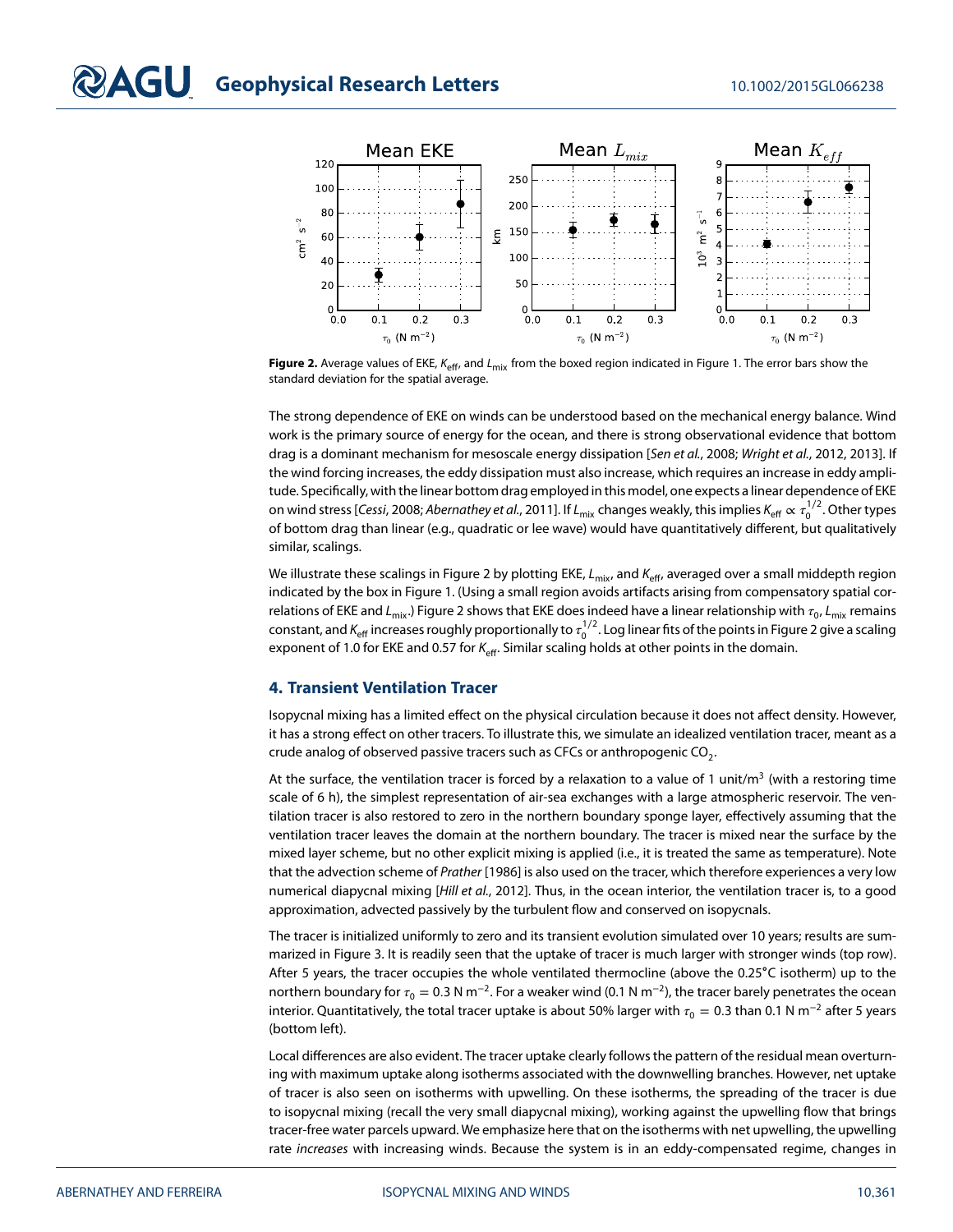

<span id="page-6-0"></span>**Figure 3.** (top row) Distribution of the ventilation tracer after 5 years for wind stress (left)  $\tau_0 = 0.1$  N m<sup>-2</sup> and (right) 0.3 N m<sup>−</sup>2. The time mean isotherms and residual mean MOC are shown in blue and black contours, respectively (solid for clockwise and dashed for anticlockwise). (bottom left) Time evolution of the globally averaged tracer concentration for the three wind magnitudes. (bottom right) Meridional location of the 0.1 unit/m<sup>3</sup> tracer value on the isotherms of maximum upwelling (1.5, 1.1, and 0.9°C for  $\tau_0 = 0.1$ , 0.2, and 0.3 N m<sup>-2</sup>, respectively).

upwelling rates are not as large as those expected from changes in the wind-driven circulation alone [see Abernathey et al., [2011\]](#page-7-4) but are significant nonetheless. On the isotherm of maximum upwelling (1.5, 1.1, and 0.9°C), the upwelling flows (along the isotherm) are 7.8 cm s<sup>-1</sup>, 11.4 cm s<sup>-1</sup>, and 15.1 cm s<sup>-1</sup> for  $\tau_0 = 0.1$ , 0.2, and 0.3 N m<sup>-2</sup>, respectively.

The advance of the 0.1 unit  $m<sup>3</sup>$  tracer contour along the isotherm of maximum upwelling is shown in Figure [3](#page-6-0) (bottom right). We observe that the ventilation tracer penetrates much faster into the ocean interior, against the upwelling flow, for larger winds. This is a key point: despite the increased upwelling, the tracer uptake is larger with increased winds; changes in isopycnal mixing dominate over changes of the residual MOC.

Our ventilation tracer is idealized (e.g., solubility effects have been neglected) and has a fast air-sea flux time scale and cannot readily be used to estimate the wind effect on the uptake of observed tracers (see discus-sion in Ito et al. [\[2004\]](#page-8-40)). However, it illustrates that tracer uptake does increase with increasing winds (globally and locally) mainly through the effects of intensified isopycnal mixing. These results are compatible with Gnanadesikan et al. [\[2015\]](#page-8-22), who found that increasing the isopycnal mixing coefficient in a coarse-resolution model led to increased uptake of  $CO<sub>2</sub>$  by the ocean.

### **5. Discussion and Conclusions**

The discussion of the Southern Ocean response to wind changes (motivated by recent observed changes due to ozone depletion and  $CO<sub>2</sub>$  emissions or by a paleoclimate context) has mostly been concerned with the response of the strength of the ACC and MOC. The preliminary theory was that changes in the MOC would scale with those of the Ekman component and would be relatively large, with large impacts on the uptake of tracers such as anthropogenic CO<sub>2</sub> [Toggweiler, [2009;](#page-9-1) Le Quéré et al., [2009\]](#page-8-3). Recent modeling studies [Hallberg and Gnanadesikan, [2006\]](#page-8-14), backed up by theoretical arguments [Abernathey et al., [2011\]](#page-7-4) and observa-tions [Böning et al., [2008\]](#page-7-6), suggest a much more moderate impact of winds on the residual mean (or effective)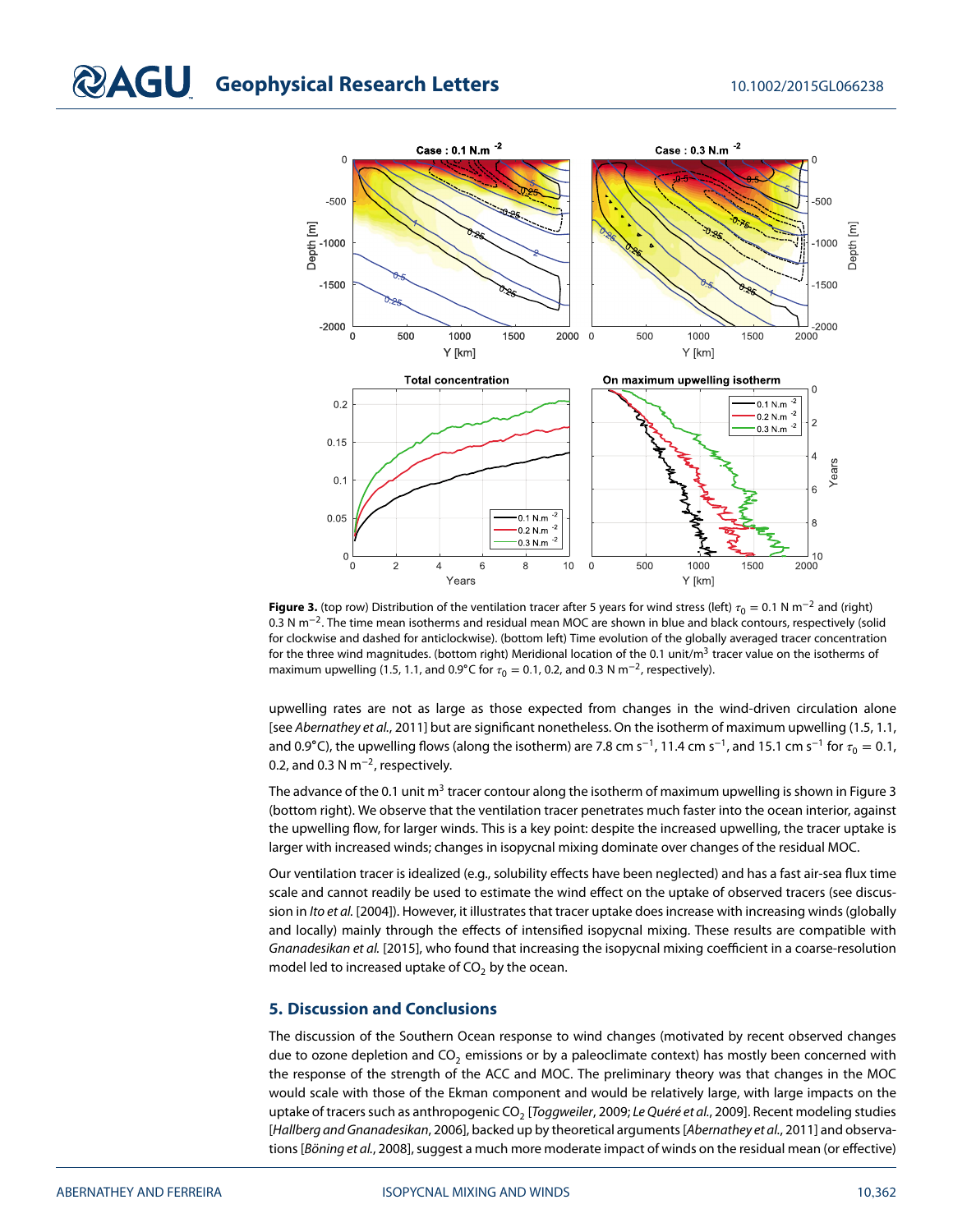MOC, accounting for the adjustment of the eddy-induced MOC to wind changes— the so-called eddy compensation regime [see also Farneti et al., [2010;](#page-7-3) Viebahn and Eden[, 2010;](#page-9-12) Meredith et al., [2012;](#page-8-15) Rintoul and Naveira Garabato, [2013;](#page-8-13) Farneti et al., [2015;](#page-8-16) Gent[, 2015\]](#page-8-17). This emphasis on the advective component neglects the impor-tant role played by diffusive isopycnal eddy mixing in tracer transport [Lee et al., [1997,](#page-8-6) [2007\]](#page-8-7). In the present study, we demonstrate explicitly for the first time that isopycnal mixing is strongly dependent on the strength of the westerly winds and, further, that this dependence leads to different rates of uptake of a transient ventilation tracer. More precisely, we illustrate that changes in the isopycnal mixing of a ventilation tracer can be large enough to overcome changes in advection.

Coarse-resolution ocean climate models represent the advective and isopycnal mixing effects of mesoscale eddies through two separate parameterizations. The Gent and McWilliams [\[1990\]](#page-8-41) parameterization provides an eddy-induced advection velocity whose strength is governed by the so-called "GM coefficient"  $K_{GM}$ , while the Redi [\[1982\]](#page-8-19) parameterization provides along-isopycnal diffusion with diffusivity K<sub>Redi</sub>. Although they both parameterize unresolved mesoscale turbulence, the relationship between these two coefficients is nontrivial [Smith and Marshall, [2009;](#page-8-42) Abernathey et al., [2013\]](#page-7-7). Our K<sub>eff</sub> calculations here are comparable to K<sub>Redi</sub>, while the eddy transfer coefficients in Abernathey et al. [\[2011\]](#page-7-4) were comparable to  $K_{GM}$ .

Because of its role in equilibrating the pycnocline and producing advective transport, the GM coefficient is crucial to properly reproducing eddy saturation in coarse-resolution models; Farneti and Gent [\[2011\]](#page-7-5) showed that a coarse-resolution model with an interactive  $K_{GM}$  was able to better (but not perfectly) match the response of a high-resolution model, and an intercomparison of a large number of models with different treatments of  $K_{GM}$  by Farneti et al. [\[2015\]](#page-8-16) reached the same conclusion. In fact, the eddy saturation regime demands that the eddy-induced advection is strongly sensitive to wind changes, which, in the limit of small changes in isopycnal slopes, requires a large wind dependence of  $K_{GM}$  [Abernathey et al., [2011\]](#page-7-4). The present study shows that the isopycnal mixing coefficients are similarly sensitive to wind changes. Although  $K_{\text{Redi}}$  is not particularly relevant for eddy saturation or eddy compensation, it has a large impact on anthropogenic  $CO<sub>2</sub>$  uptake and biogeo-chemical cycles [Gnanadesikan et al., [2015\]](#page-8-22). Nearly all coarse-resolution models employ a constant value of  $K_{\text{Red}i}$ , yet our experiments show that this parameter should in fact change under different forcing scenarios.

The recent work by Landschützer et al. [\[2015\]](#page-8-4), showing an increased  $CO<sub>2</sub>$  uptake in the Southern Ocean since 2002, gives important context to our work. Their finding contrasts with expectations that the CO<sub>2</sub> sink was weakening in response to the strengthening of the Southern Hemisphere westerly winds. Importantly, our results suggest that an increase in winds could drive increased CO<sub>2</sub> uptake in the Southern Ocean through changes in isopycnal mixing rates. Changes in ventilation rates of the Southern Ocean therefore constitute a climate feedback of indeterminate sign, depending on the dominance of advective or diffusive changes in response to wind changes. Our results demonstrate that a detailed understanding of the sensitivity of mesoscale eddy transports, advective and diffusive, to wind changes is crucial to resolving this problem.

#### **Acknowledgments**

R.A. acknowledges support from NSF grant OCE-1357133. Model setups, output data, and analysis code are all available on request.

#### **References**

<span id="page-7-8"></span>Abernathey, R., J. Marshall, E. Shuckburgh, and M. Mazloff (2010), Enhancement of mesoscale eddy stirring at steering levels in the Southern Ocean, J. Phys. Oceanogr., 40, 170–185, doi[:10.1175/2009JPO4201.1.](http://dx.doi.org/10.1175/2009JPO4201.1)

<span id="page-7-4"></span>Abernathey, R., J. Marshall, and D. Ferreira (2011), The dependence of Southern Ocean meridional overturning on wind stress, J. Phys. Oceanogr., 41(12), 2261–2278, doi[:10.1175/JPO-D-11-023.1.](http://dx.doi.org/10.1175/JPO-D-11-023.1)

<span id="page-7-7"></span>Abernathey, R., D. Ferreira, and A. Klocker (2013), Diagnostics of isopycnal mixing in a circumpolar channel, Ocean Modell., 72, 1–16, doi[:10.1016/j.ocemod.2013.07.004.](http://dx.doi.org/10.1016/j.ocemod.2013.07.004)

<span id="page-7-9"></span>Abernathey, R. P., and P. Cessi (2014), Topographic enhancement of eddy efficiency in baroclinic equilibration, J. Phys. Oceanogr., 44, 2107–2126, doi[:10.1175/JPO-D-14-0014.1.](http://dx.doi.org/10.1175/JPO-D-14-0014.1)

<span id="page-7-2"></span>Anderson, R. F., S. Ali, L. I. Bradtmiller, S. H. H. Nielsen, M. Q. Fleisher, B. E. Anderson, and L. H. Burckle (2009), Wind-driven upwelling in the Southern Ocean and the deglacial rise in atmospheric  $CO<sub>2</sub>$ , Science, 323, 1143 – 1150.

<span id="page-7-6"></span>Böning, C. W., A. Dispert, M. Visbeck, S. R. Rintoul, and F. U. Schwarzkopf (2008), The response of the Antarctic Circumpolar Current to recent climate change, Nat. Geosci., 1, 864–870.

<span id="page-7-0"></span>Broecker, W. S. (1997), Thermohaline circulation, the Achilles heel of our climate system: Will man-made CO<sub>2</sub> upset the current balance?, Science, 278(5343), 1582–1588.

<span id="page-7-1"></span>Caldeira, K., and P. B. Duffy (2000), The role of the Southern Ocean in uptake and storage of anthropogenic carbon dioxide, Science, 287(5453), 620–622.

<span id="page-7-11"></span><span id="page-7-10"></span>Cessi, P. (2008), An energy-constrained parameterization of eddy buoyancy flux, J. Phys. Oceanogr., 38, 1807–1820.

de Szoeke, R. A., and M. D. Levine (1981), The advective flux of heat by mean geostrophic motions in the Southern Ocean, Deep Sea Res., Part A, 28(10), 1057–1085.

<span id="page-7-5"></span>Farneti, R., and P. R. Gent (2011), The effects of the eddy-induced advection coefficient in a coarse-resolution coupled climate model, Ocean Modell., 39(1), 135–145.

<span id="page-7-3"></span>Farneti, R., T. L. Delworth, A. J. Rosati, S. M. Griffies, and F. Zeng (2010), The role of mesoscale eddies in the rectification of the Southern Ocean response to climate change, J. Phys. Oceanogr., 40, 1539–1558.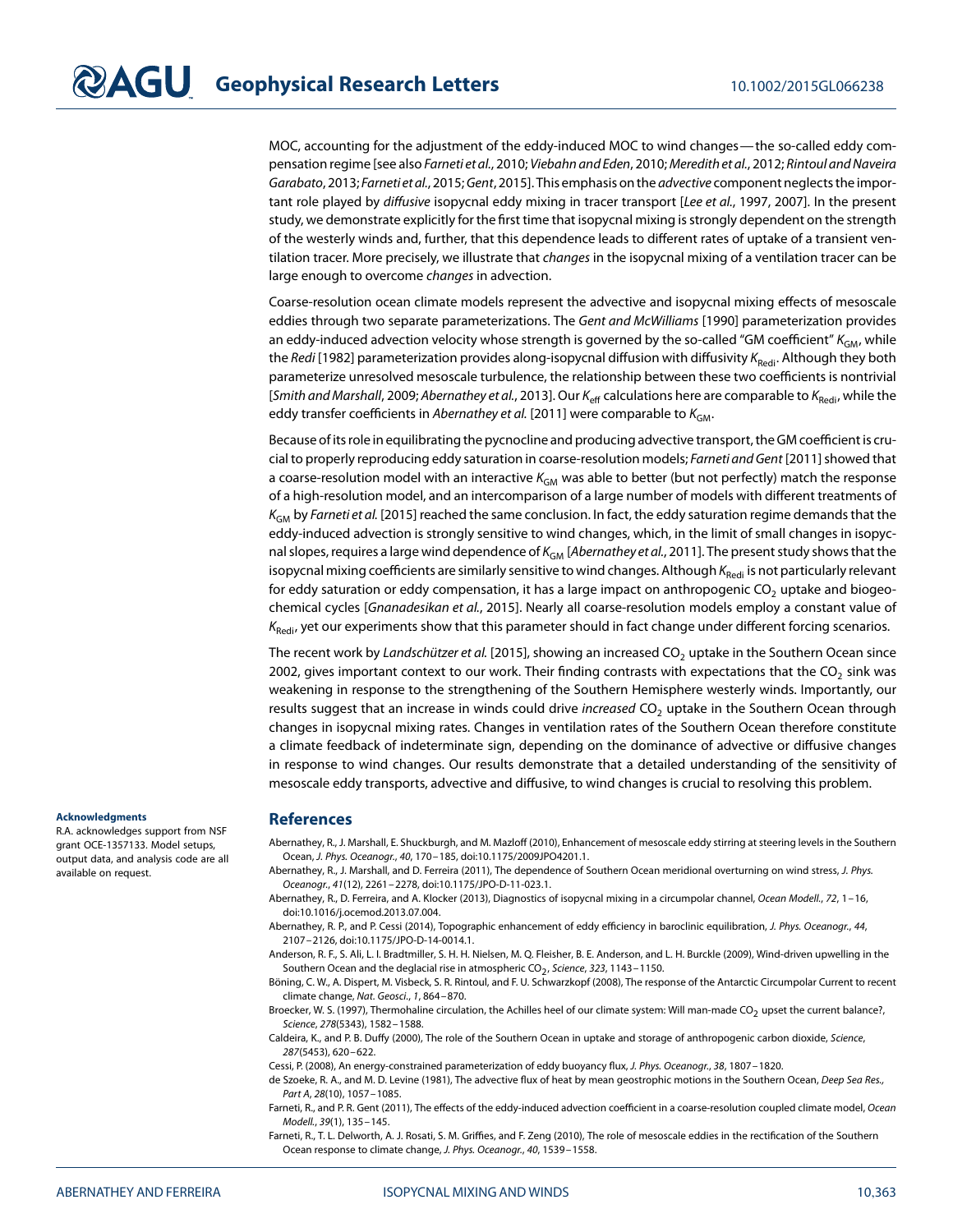<span id="page-8-16"></span>Farneti, R., et al. (2015), An assessment of Antarctic Circumpolar Current and Southern Ocean meridional overturning circulation during 1958–2007 in a suite of interannual CORE-II simulations, Ocean Modell., 93, 84–120.

<span id="page-8-35"></span><span id="page-8-17"></span>Ferrari, R., and M. Nikurashin (2010), Suppression of eddy diffusivity across jets in the Southern Ocean, J. Phys. Oceanogr., 40, 1501-1519. Gent, P. (2015), Effects of Southern Hemisphere wind changes on the AMOC from models, Annu. Rev. Mar. Sci., 8, 2.1–2.16, doi[:10.1146/annurev-marine-122414-033929.](http://dx.doi.org/10.1146/annurev-marine-122414-033929)

<span id="page-8-41"></span><span id="page-8-1"></span>Gent, P., and J. McWilliams (1990), Isopycnal mixing in ocean circulation models, J. Phys. Oceanogr., 20, 150–155.

<span id="page-8-10"></span>Gille, S. T. (2008), Decadal-scale temperature trends in the Southern Hemisphere ocean, J. Clim., 21(18), 4749-4765.

<span id="page-8-21"></span>Gnanadesikan, A. (1999), A simple predictive model for the structure of the oceanic pycnocline, Science, 283, 2077–2079.

Gnanadesikan, A., R. Abernathey, and M.-A. Pradal (2014), Exploring the isopycnal mixing and helium-heat paradoxes in a suite of Earth system models, Ocean Sci. Discuss., 11(6), 2533–2567, doi[:10.5194/osd-11-2533-201.](http://dx.doi.org/10.5194/osd-11-2533-201)

<span id="page-8-22"></span>Gnanadesikan, A., M.-A. Pradal, and R. Abernathey (2015), Isopycnal mixing by mesoscale eddies significantly impacts oceanic anthropogenic carbon uptake, Geophys. Res. Lett., 42, 4249–4255, doi[:10.1002/2015GL064100.](http://dx.doi.org/10.1002/2015GL064100)

<span id="page-8-14"></span>Hallberg, R., and A. Gnanadesikan (2006), The role of eddies in determining the structure and response of the wind-driven Southern

<span id="page-8-32"></span>Hemisphere overturning: Results from the Modeling Eddies in the Southern Ocean (MESO) project, J. Phys. Oceanogr., 36, 2232–2252. Haynes, P., and E. Shuckburgh (2000), Effective diffusivity as a diagnostic of atmospheric transport. Part I: Stratosphere, J. Geophys. Res., 105, 22,777–22,794.

<span id="page-8-24"></span>Hill, C., D. Ferreira, J.-M. Campin, J. Marshall, R. Abernathey, and N. Barrier (2012), Controlling spurious diapycnal mixing in eddy-resolving height-coordinate ocean models: Insights from virtual deliberate tracer release experiments, Ocean Modell., 45–46, 14–26, doi[:10.1016/j.ocemod.2011.12.001.](http://dx.doi.org/10.1016/j.ocemod.2011.12.001)

<span id="page-8-40"></span>Ito, T., J. Marshall, and M. Follows (2004), What controls the uptake of transient tracers in the Southern Ocean?, Global Biogeochem. Cycles, 18, GB2021, doi[:10.1029/2003GB002103.](http://dx.doi.org/10.1029/2003GB002103)

<span id="page-8-28"></span><span id="page-8-2"></span>Karsten, R. H., and J. Marshall (2002), Testing theories of the vertical stratification of the ACC against observations, Dyn. Atmos. Oceans, 36, 233–246.

Khatiwala, S., F. Primeau, and T. Hall (2009), Reconstruction of the history of anthropogenic CO<sub>2</sub> concentrations in the ocean, Nature, 462(7271), 346–349.

<span id="page-8-38"></span>Klocker, A., and R. Abernathey (2014), Global patterns of mesoscale eddy properties and diffusivities, J. Phys. Oceanogr., 44, 1030-1047, doi[:10.1175/JPO-D-13-0159.1.](http://dx.doi.org/10.1175/JPO-D-13-0159.1)

<span id="page-8-37"></span><span id="page-8-36"></span>Klocker, A., R. Ferrari, and J. H. LaCasce (2012a), Estimating suppression of eddy mixing by mean flow, J. Phys. Oceanogr., 9, 1566–1576.

Klocker, A., R. Ferrari, J. H. LaCasce, and S. T. Merrifield (2012b), Reconciling float-based and tracer-based estimates of eddy diffusivities, J. Mar. Res., 70(4), 569–602.

<span id="page-8-5"></span><span id="page-8-4"></span>Landschützer, P., et al. (2015), The reinvigoration of the Southern Ocean carbon sink, Science, 349, 1221-1224, doi[:10.1126/science.aab2620.](http://dx.doi.org/10.1126/science.aab2620) Le Quéré, C., et al. (2007), Saturation of the Southern Ocean CO<sub>2</sub> sink due to recent climate change, Science, 316, 1735-1738.

<span id="page-8-6"></span><span id="page-8-3"></span>Le Quéré, C., M. R. Raupach, J. G. Canadell, and G. Marland (2009), Trends in the sources and sinks of carbon dioxide, Nat. Geosci., 2, 831–837. Lee, M., D. P. Marshall, and R. G. Williams (1997), On the eddy transfer of tracers: Advective or diffusive?, J. Mar. Res., 55, 483–505.

<span id="page-8-18"></span>Lee, M.-M., and R. G. Williams (2000), The role of eddies in the isopycnic transfer of nutrients and their impact on biological production, J. Mar. Res., 58(6), 895–917.

<span id="page-8-7"></span>Lee, M.-M., A. G. Nurser, A. Coward, and B. De Cuevas (2007), Eddy advective and diffusive transports of heat and salt in the Southern Ocean, J. Phys. Oceanogr., 37(5), 1376–1393.

<span id="page-8-11"></span><span id="page-8-8"></span>Lumpkin, R., and K. Speer (2007), Global meridional overtuning, J. Phys. Oceanogr., 37, 2550–2537.

Marshall, J., and T. Radko (2003), Residual mean solutions for the Antarctic Circumpolar Current and its associated overturning circulation, J. Phys. Oceanogr., 33, 2341–2354.

<span id="page-8-9"></span>Marshall, J., and K. Speer (2012), Closing the meridional overturning circulation through Southern Ocean upwelling, Nat. Geosci., 5, 171–180.

<span id="page-8-31"></span>Marshall, J., D. Olbers, H. Ross, and D. Wolf-Gladrow (1993), Potential vorticity constraints on the dynamics and hydrography of the Southern Ocean, J. Phys. Oceanogr., 23, 465–487.

<span id="page-8-25"></span>Marshall, J., A. Adcroft, C. Hill, L. Perelman, and C. Heisey (1997a), A finite-volume, incompressible Navier Stokes model for studies of the ocean on parallel computers, J. Geophys. Res., 102, 5753–5766.

<span id="page-8-26"></span>Marshall, J., C. Hill, L. Perelman, and A. Adcroft (1997b), Hydrostatic, quasi-hystrostatic, and non-hydrostatic ocean modeling, J. Geophys. Res., 102, 5733–5752.

<span id="page-8-34"></span>Marshall, J., E. Shuckburgh, H. Jones, and C. Hill (2006), Estimates and implications of surface eddy diffusivity in the Southern Ocean derived from tracer transport, J. Phys. Oceanogr., 36, 1806–1821.

<span id="page-8-29"></span><span id="page-8-15"></span>Mazloff, M., P. Heimbach, and C. Wunsch (2010), An eddy-permitting Southern Ocean state estimate, J. Phys. Oceanogr., 40, 880–899.

Meredith, M. P., A. C. Naveira Garabato, A. M. Hogg, and R. Farneti (2012), Sensitivity of the overturning circulation in the Southern Ocean to decadal changes in wind forcing, J. Phys. Oceanogr., 42, 99–110.

<span id="page-8-23"></span>Nakamura, N. (1996), Two-dimensional mixing, edge formation, and permeability diagnosed in an area coordinate, J. Atmos. Sci., 53, 1524–1537.

<span id="page-8-30"></span>Naveira-Garabato, A. R., R. Ferrari, and K. Polzin (2011), Eddy stirring in the Southern Ocean, J. Geophys. Res., 116, C09019. doi[:10.1029/2010JC006818.](http://dx.doi.org/10.1029/2010JC006818)

<span id="page-8-12"></span>Nikurashin, M., and G. Vallis (2012), A theory of the interhemispheric meridional overturning circulation and associated stratification, J. Phys. Oceanogr., 42, 1652–1667.

<span id="page-8-20"></span>Pradal, M.-A., and A. Gnanadesikan (2014), How does the Redi parameter for mesoscale mixing impact global climate in an Earth system model?, J. Adv. Model. Earth Syst., 6, 586–601, doi[:10.1002/2013MS000273.](http://dx.doi.org/10.1002/2013MS000273)

<span id="page-8-27"></span><span id="page-8-19"></span>Prather, M. J. (1986), Numerical advection by conservation of second-order moments, J. Geophys. Res., 91(D6), 6671–6681.

<span id="page-8-13"></span>Redi, M. (1982), Oceanic isopycnal mixing by coordinate rotation, J. Phys. Oceanogr., 12, 1154–158.

Rintoul, S. R., and A. C. Naveira Garabato (2013), Dynamics of the Southern Ocean Circulation, in Ocean Circulation and Climate: A 21st Century Perspective, vol. 103, edited by G. Siedler et al., pp. 471–492, Academic Press, Oxford, England. Int. Geophys.

<span id="page-8-39"></span><span id="page-8-0"></span>Sabine, C. L., et al. (2004), The oceanic sink for anthropogenic  $CO_2$ , Science, 305, 367-371.

Sen, A., R. B. Scott, and B. K. Arbic (2008), Global energy dissipation rate of deep-ocean low-frequency flows by quadratic bottom boundary layer drag: Computations from current-meter data, Geophys. Res. Lett., 35, L09606, doi[:10.1029/2008GL033407.](http://dx.doi.org/10.1029/2008GL033407)

<span id="page-8-33"></span>Shuckburgh, E., and P. Haynes (2003), Diagnosing transport and mixing using a tracer-based coordinate system, Phys. Fluids, 15(11), 3342–3357.

<span id="page-8-42"></span>Smith, K. S., and J. Marshall (2009), Evidence for enhanced eddy mixing at mid-depth in the Southern Ocean, J. Phys. Oceanogr., 39, 50–69.